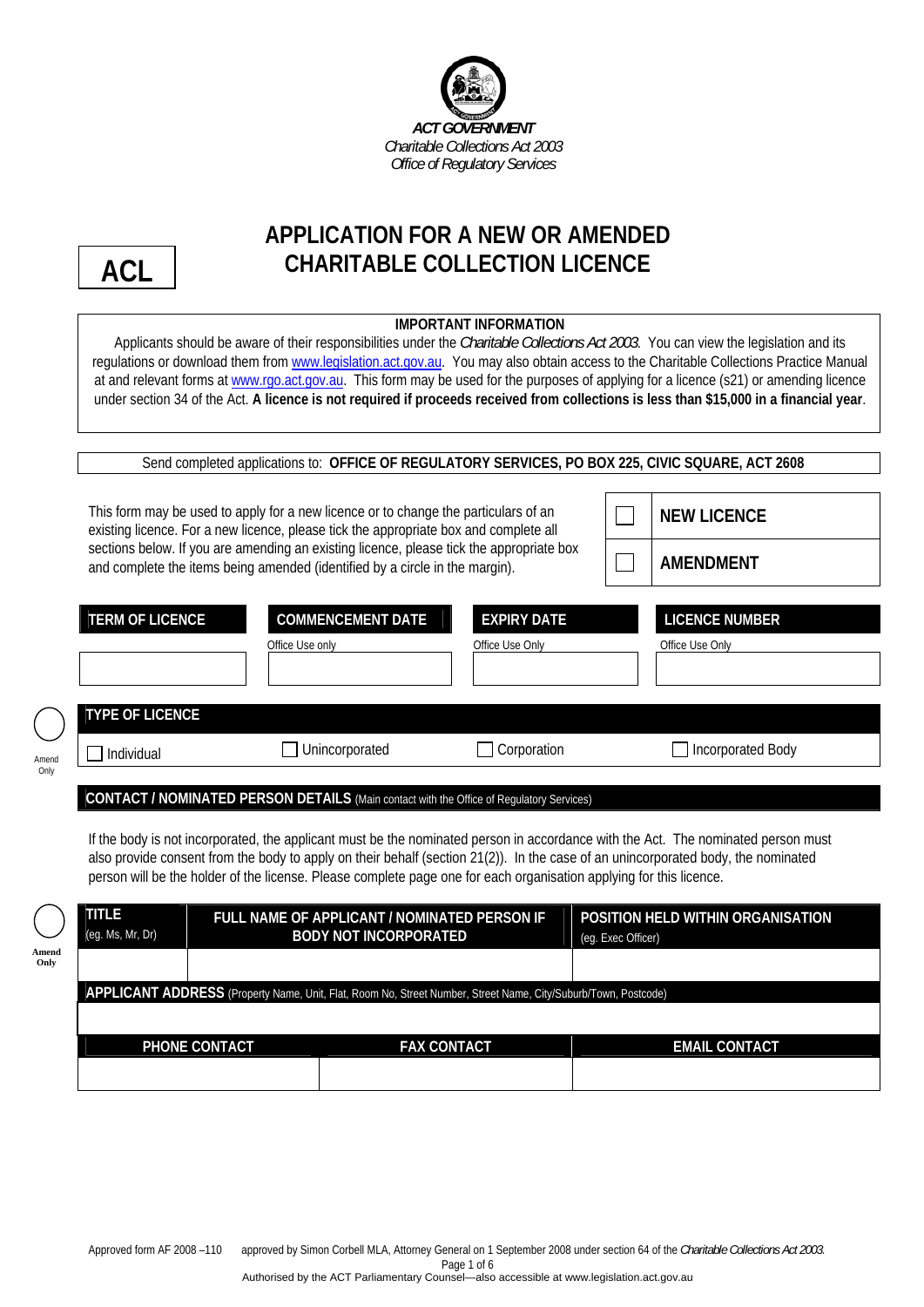|                           |                                                                                                                        | <b>NAME OF ORGANISATION - REGISTERED NAME IF INCORPORATED</b> (if incorporated, please provide a copy of the certificate of incorporation) |
|---------------------------|------------------------------------------------------------------------------------------------------------------------|--------------------------------------------------------------------------------------------------------------------------------------------|
| AUSTRALIAN COMPANY NUMBER | AUSTRALIAN BUSINESS NUMBER                                                                                             | <b>INCORPORATED ASSOCIATION</b> (if applicable)                                                                                            |
|                           | REGISTERED OFFICE ADDRESS (Property Name, Unit, Flat, Room No, Street Number, Street Name, City/Suburb/Town, Postcode) |                                                                                                                                            |
| <b>PHONE CONTACT</b>      | <b>FAX CONTACT</b>                                                                                                     | <b>EMAIL CONTACT</b>                                                                                                                       |
|                           |                                                                                                                        |                                                                                                                                            |

#### **PURPOSE OF COLLECTION (refer to [http://www.ato.gov.au/nonprofit/content.asp?doc=/content/24483.htm\)](http://www.ato.gov.au/nonprofit/content.asp?doc=/content/24483.htm)**

The Chief Executive must be satisfied that the proposed purposes of the collection must be for a charitable purpose. The purpose of a collection must fall into one of the following categories.

 $\Box$  the relief of poverty or sickness or the needs of the aged

 $\Box$  the advancement of education

**Amend Only**

|  | $\Box$ the advancement of religion |
|--|------------------------------------|
|--|------------------------------------|

 $\Box$  the purposes beneficial to the community (philanthropic / patriotic / benevolent)

Provide more details supporting the base purpose of the collection:

# **DOCUMENTATION IN SUPPORT OF PURPOSE**

In order for the Office of Regulatory Services to be in a position to appropriately assess the application and make a decision regarding the purpose of the collection it is very important that the applicant provide applicable governing documents. Please select the documents that are being supplied in support of the application:

 $\Box$  certificate of incorporation

consent from benefiting charity / charities (required only if application is not being made by the charity itself)

 $\Box$  trust deeds

 $\Box$  memorandums

 $\Box$  articles of association

 $\Box$  constitution / rules

 $\Box$  business partnership agreement

□ copies of previous annual returns over \$50,000

 $\Box$  any other documents the applicant considers relevant to the application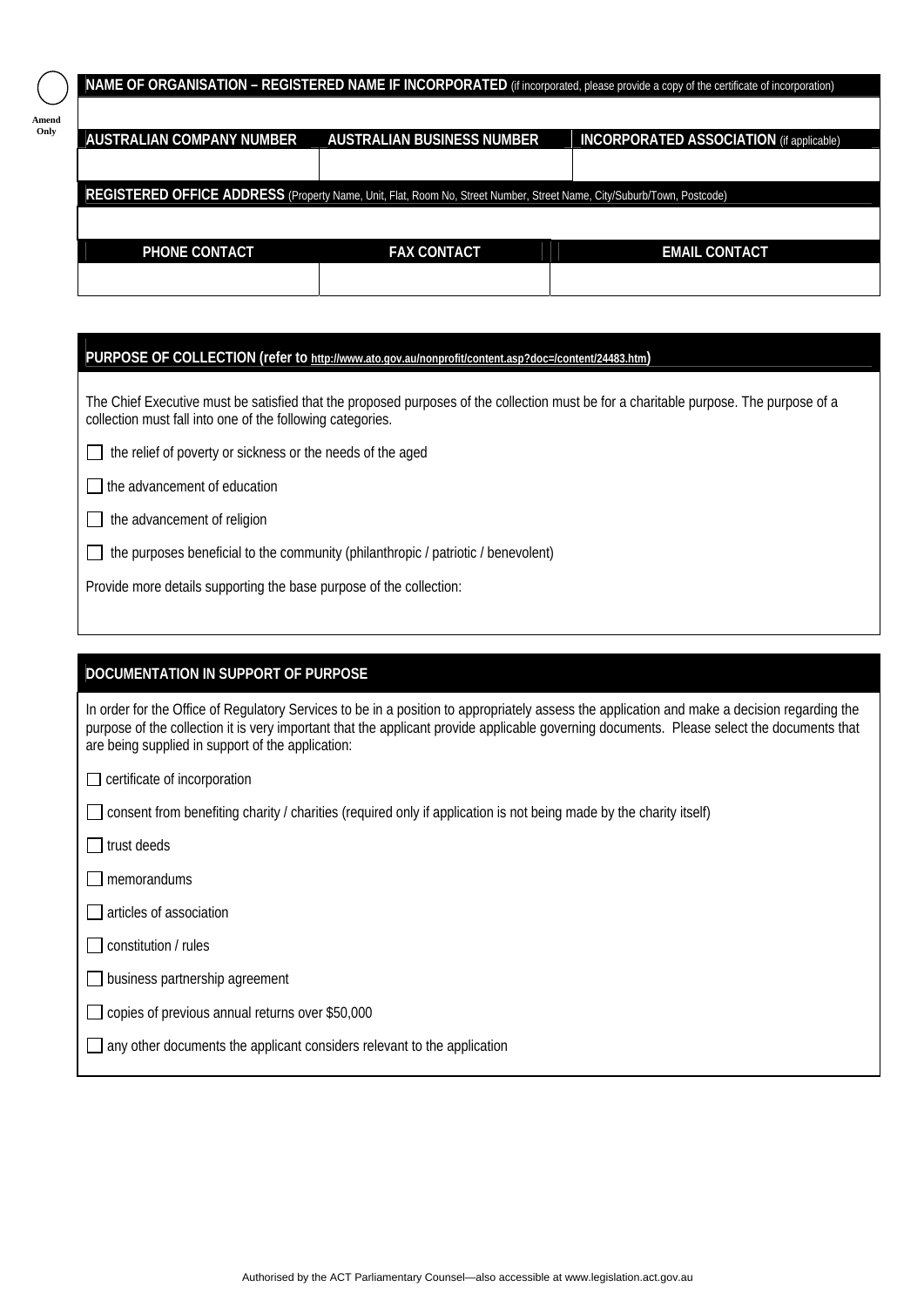## **NAME OF AUDITOR** (if collection expect to exceed \$50,000)

| e<br>$-$<br>× |  |
|---------------|--|
|               |  |

**Amend Only**

## **AUDITORS ADDRESS**

| <b>PHONE CONTACT</b> | <b>FAX CONTACT</b> | <b>EMAIL CONTACT</b> |  |
|----------------------|--------------------|----------------------|--|
|                      |                    |                      |  |
|                      |                    |                      |  |

**NAME OF FINANCIAL INSTITUTION** 

**ACCOUNT NUMBER NAME OF ACCOUNT** 

## **DECLARATION BY APPLICANT BEING AN INDIVIDUAL OR BEING THE NOMINATED PERSON SIGNING ON BEHALF OF A NON-INCORPORATED BODY**

I

(applicant)

declare that:

(i) I have not, nor do I have an associate who has committed a disqualifying act; and

(ii) I am not taking the benefit of any law for the relief of bankrupt or insolvent debtors; and

(iii) I am not assigning any part of the income from this collection for the benefit of my own creditors.

I confirm that I understand that:

- (i) the authorisation of a licence will be subject to the requirements of the *Charitable Collections Act 2003* and the Regulations of the *Charitable Collections Act 2003*, including any condition which may be imposed under them;
- (ii) I as the licensee, will be responsible for providing a report on collections conducted under the licence (regulation 14) in the format provided, and any other information that may be required under the licence conditions, within the timeframe stipulated under the licence conditions; and
- (iii) an auditor's report of accounts and records kept for collections conducted under the licence may be also required.

|                            |       | Signed in my presence    |       |
|----------------------------|-------|--------------------------|-------|
| Applicants Name in Full    |       | Witnesses Name in Full   |       |
| <b>Applicant Signature</b> | Dated | <b>Witness Signature</b> | Dated |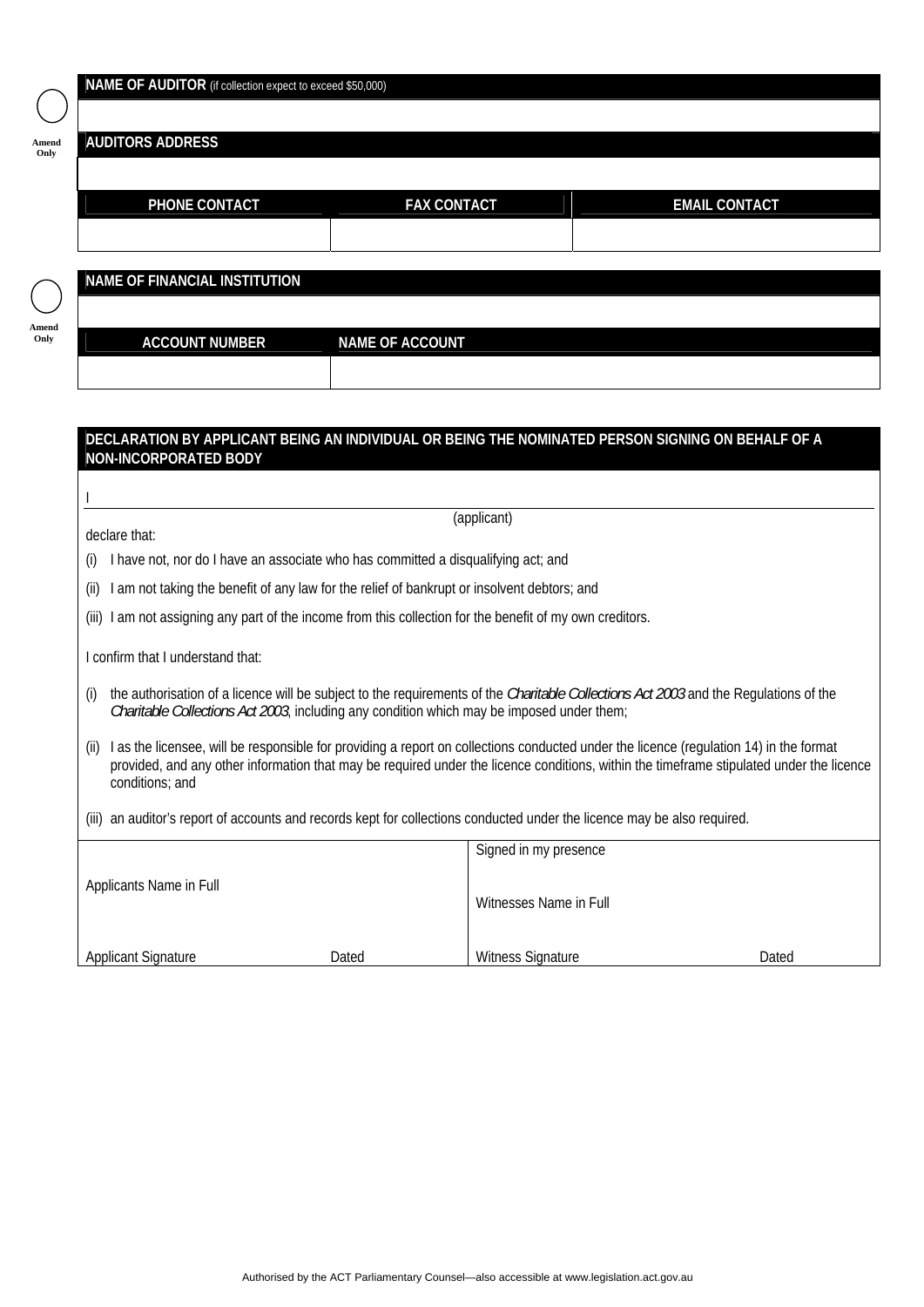# **DECLARATION BY COMPANY OR AN INCORPORATED ASSOCIATION (see note below)**

(name of company / incorporated body)

declare that:

I

(i) I am not aware that an executive officer, or an associate of an executive officer, of the body has committed a disqualifying act; or

(ii) the body is an externally–administered body corporate.

I confirm that I understand that:

- (i) the authorisation of a licence will be subject to the requirements of the *Charitable Collections Act 2003* and the Regulations of the *Charitable Collections Act 2003*, including any condition which may be imposed under them;
- (ii) the licensee, will be responsible for providing a report on the collections conducted under the licence (regulation 14) in the format provided, and any other information that may be required under the licence conditions, within the timeframe stipulated under the licence conditions; and

**(iii)** an auditor's report of accounts and records kept for collections conducted under the licence may be also required.

| Full Name and position in company / incorporated body                                                      | Full Name and position in company / incorporated body (or witness if<br>signed by attorney |
|------------------------------------------------------------------------------------------------------------|--------------------------------------------------------------------------------------------|
| Signature                                                                                                  | Signature                                                                                  |
| If the applicant has a Common Seal then it should be affixed in accordance with its rules or constitution. |                                                                                            |
|                                                                                                            |                                                                                            |
|                                                                                                            |                                                                                            |

Common Seal (for incorporated body)

**NOTE:** If the applicant is a **corporation** then the signatures on this application have to be (a) 2 directors; or (b) a director and a company secretary; or (c) the sole director (who is also the sole company director) and a witness; or (d) an attorney and a witness. If signed by this method, the attorney certifies that he/she has no notice of revocation of the power or attorney. If the applicant is an **incorporated association** the two signatures on this application must be authorised officers. If the applicant is an **unincorporated association** the signature must be from the nominated person or executive officer.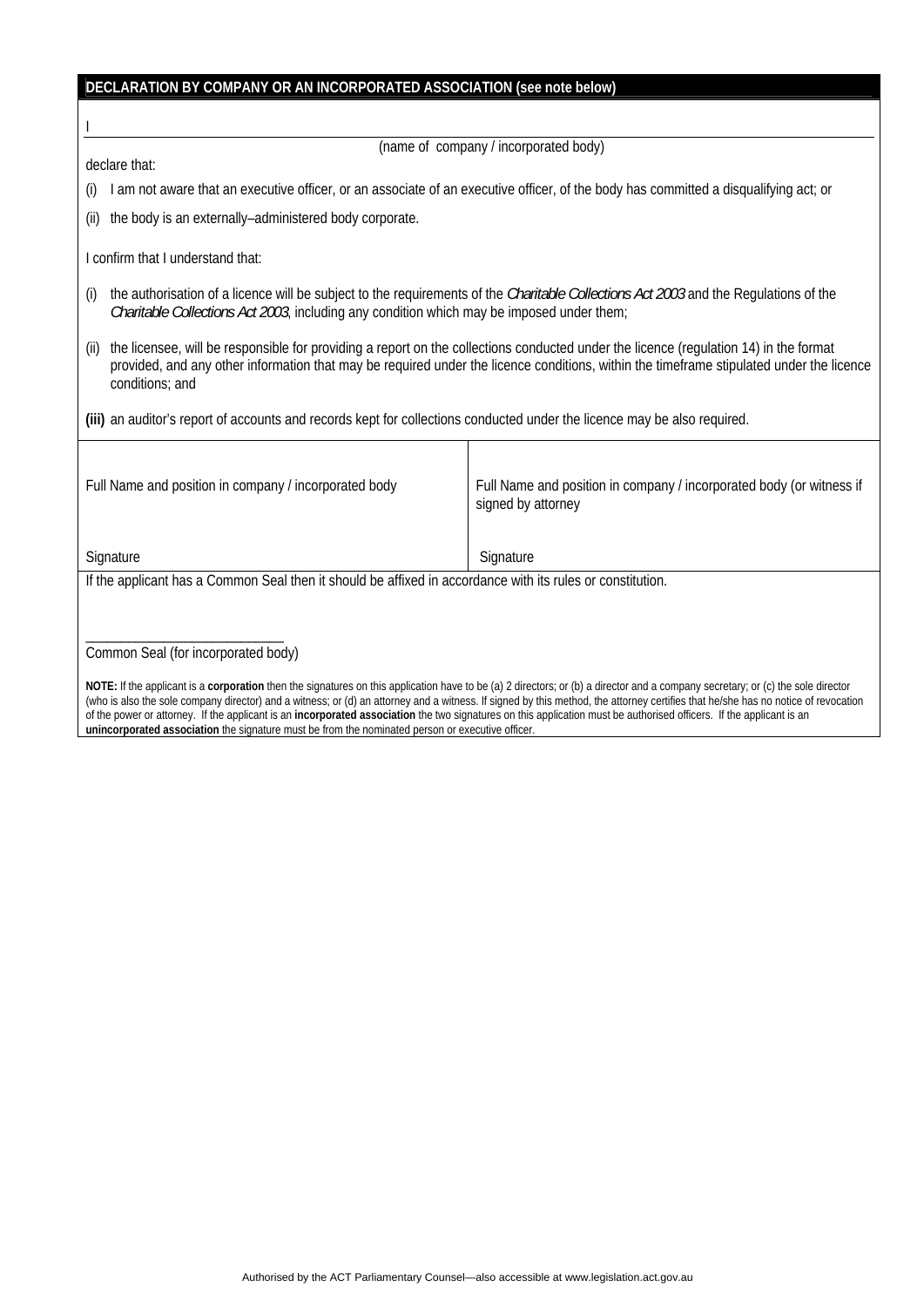### **DETAILS OF EACH COLLECTION FOR THE PURPOSES OF THE LICENCE**

### PROVIDE DETAILS FOR EACH COLLECTION TO BE CONDUCTED UNDER THE CHARITABLE COLLECTIONS LICENCE [\(Section 9, Regulations\)](http://www.legislation.act.gov.au/sl/2003-33/default.asp) - identify times for children under 12

As a licensee you are obligated to report to the Chief Executive under the following circumstances:

- •For a licence that is issued for a period of **less than 12 months,** you must report to the ORS within **120 days** of the **end** of the licence**.**
- •For a licence that is issued for a period of more than 12 months, you must report to the ORS within 120 days after the end of each 12 month period and within 120 days after the end of the licence.

**As a licensee you are also obligated to provided audited reports of the above, if the income within any 12 month period exceeds \$50,000.** 

| If an<br>Amend,<br>please<br>tick | <b>Type Of Collection</b>                                                                          | Name Of Charity / Charities Who Will<br><b>Receive Proceeds</b> | How the proceeds will be spent | <b>Date Collection</b><br><b>Starts</b> | Date Collection<br>Ends | Expected income from<br>Collection | <b>Date Finalised</b><br><b>Accounts Due To</b><br><b>Office Of Regulatory</b><br>Services (eg. 30 June<br>and annually thereafter) |
|-----------------------------------|----------------------------------------------------------------------------------------------------|-----------------------------------------------------------------|--------------------------------|-----------------------------------------|-------------------------|------------------------------------|-------------------------------------------------------------------------------------------------------------------------------------|
| $\bigcirc$                        | Personal (includes door to door<br>and public place collections)                                   |                                                                 |                                |                                         |                         |                                    |                                                                                                                                     |
| $\bigcirc$                        | Telephone                                                                                          |                                                                 |                                |                                         |                         |                                    |                                                                                                                                     |
| $\bigcirc$                        | Written appeals                                                                                    |                                                                 |                                |                                         |                         |                                    |                                                                                                                                     |
| $\bigcirc$                        | Internet appeals                                                                                   |                                                                 |                                |                                         |                         |                                    |                                                                                                                                     |
| O                                 | Other forms of electronic<br>communication (Electronic<br>Transactions Act 2001)                   |                                                                 |                                |                                         |                         |                                    |                                                                                                                                     |
| O                                 | Collection bins (includes<br>clothing bins and any receptacle for<br>receiving money or donations) |                                                                 |                                |                                         |                         |                                    |                                                                                                                                     |
| $\bigcirc$                        | OTHER eg. Fetes, badge days,<br>markets (please list)                                              |                                                                 |                                |                                         |                         |                                    |                                                                                                                                     |